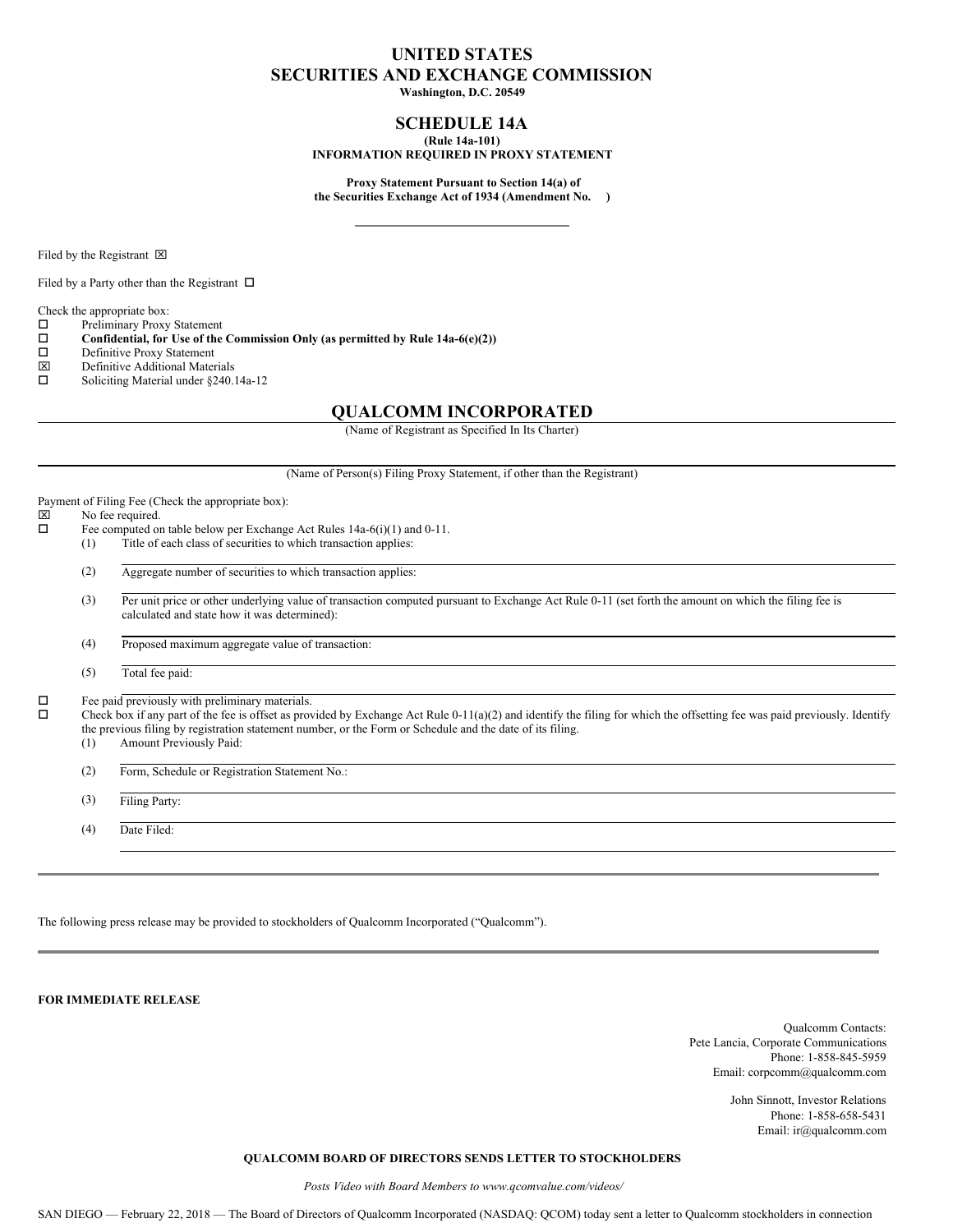with Qualcomm's 2018 Annual Meeting of Stockholders on March 6, 2018.

In the letter, the Board provides its perspective on the reduced Broadcom acquisition proposal for Qualcomm and Qualcomm's amended agreement to acquire NXP Semiconductors N.V. (NASDAQ: NXPI).

Qualcomm also posted a video with Qualcomm directors discussing the Board and its view on value creation on www.qcomvalue.com/videos/.

The letter follows:



February 22, 2018

Dear Fellow Qualcomm Stockholders:

The members of the Qualcomm Board of Directors are firmly committed to maximizing value for Qualcomm stockholders. We are highly confident in Qualcomm's strategic plan and its multiple value drivers. At the same time, we have seriously evaluated Broadcom's proposals and explained to Broadcom — including during our meeting with them on February 14 — why their proposals are inadequate. We remain open to continued discussions if a suitable proposal is presented. To date, no such proposal has been made.

We believe Qualcomm's experienced Board is best qualified to evaluate all opportunities to maximize value for stockholders — whether through continued execution of our growth strategy or by selling the

Company. New directors would not change our openness to a transaction that makes sense for our stockholders, but would lower the overall quality of the Board at a critical time for Qualcomm.

Use the **WHITE CARD** to re-elect all 11 Qualcomm directors — they are working in your best interests.

#### **THE REDUCED BROADCOM PROPOSAL REFLECTS ITS REFUSAL TO PAY A FAIR PRICE FOR QUALCOMM**

By lowering its proposal to \$79.00 per share, Broadcom has made an inadequate proposal even worse despite the indisputable increase in value and certainty that Qualcomm stockholders will receive from the compelling and highly accretive acquisition of NXP. Importantly, Broadcom has refused and continues to refuse to engage with Qualcomm on price.

The Board unanimously believes that Broadcom's current \$79.00 per share proposal undervalues Qualcomm, fails to take into account the strategic and financial benefits of acquiring NXP, and continues to face a long and highly uncertain path to regulatory approvals.

Members of this Board and management met with Broadcom earlier this month to discuss a path to a transaction that both appropriately valued Qualcomm and provided a sufficient level of certainty around the regulatory issues. We entered the meeting with Broadcom in a constructive manner, seeking a price increase and engagement on issues related to transaction certainty. However, Broadcom did not engage on the topic of price — repeatedly stating that \$82 per share was "best-and-final."

Broadcom also insisted it had to control all material decisions regarding our licensing business, one that has realized annual revenues exceeding \$7 billion, during a lengthy regulatory process, despite the fact that this is not permitted under antitrust laws. Additionally, Broadcom was unwilling to agree to commitments that could be expected to be required by the FTC, European Commission, MOFCOM and other government regulatory bodies. Their proposed \$8 billion reverse termination fee — which equates to only \$5.40 per share — does not come close to compensating our stockholders for the substantial value destruction likely to result if the transaction were to fail to close due to regulatory issues.

The Qualcomm Board is highly confident in our ability to deliver \$6.75-7.50 in FY19 Non-GAAP EPS. At any realistic multiple, that would result in a value for Qualcomm well in excess of even an \$82.00 proposal. Moreover, the value to Qualcomm stockholders of executing our growth plan is not only higher but carries far less risk than Broadcom's proposal. We are unwilling to give Broadcom an option at \$79.00 per share for 18 months while we deliver on our strategy, as 5G gains momentum and NXP is integrated.

#### **CLEAR PATH TO COMPLETE STRATEGICALLY AND FINANCIALLY COMPELLING NXP TRANSACTION**

In deciding unanimously to increase its original offer, made in October 2016, the Board concluded that Qualcomm is far more valuable with NXP than without, and took into account the following:

- · NXP will provide significant strategic benefits to Qualcomm including increased revenue diversification, substantial expansion of serviceable addressable markets (SAM) and greater scale in higher growth industry segments of Auto and IoT
- The strong market dynamics and positive outlook for key industry segments
- High confidence in annualized cost synergies of at least \$500 million based on integration planning
- NXP's non-GAAP operating income has increased by 20% which means the \$127.50 per share price is actually at a lower multiple than the original deal price

We are optimistic that in the near term the transaction will receive the necessary additional tenders as well as the last required regulatory clearance, and that the acquisition will close shortly.

#### **THE QUALCOMM BOARD IS SQUARELY FOCUSED ON MAXIMIZING THE VALUE OF YOUR INVESTMENT**

Qualcomm is well positioned to create value for stockholders over the near- and long-term, particularly with a clear path to completing the NXP transaction. At the same time, should Broadcom present a proposal that delivers superior value and sufficiently protects downside risk to you, we will pursue a sale. Thus far, Broadcom has done neither.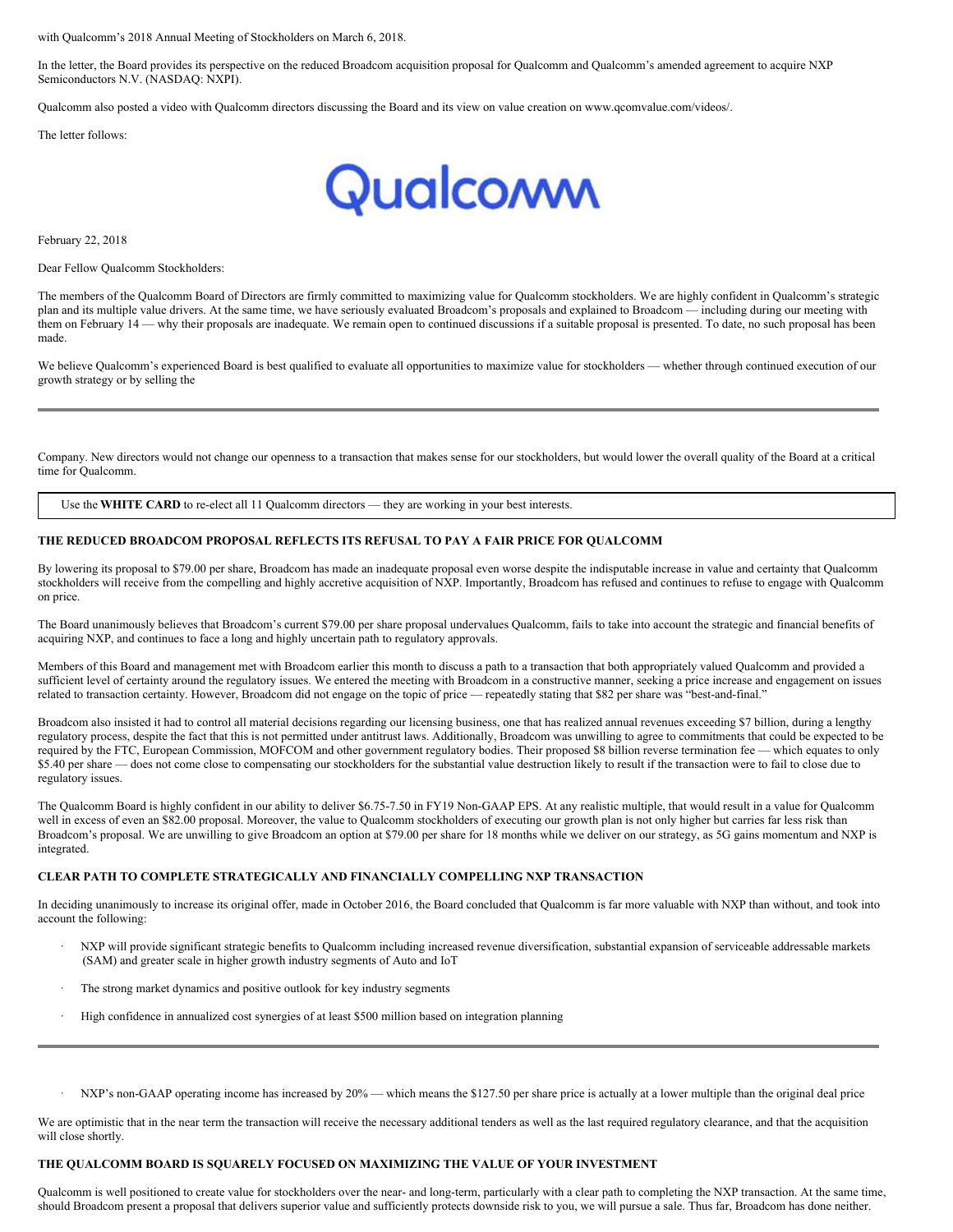We urge you to vote**FOR** the re-election of Qualcomm's highly qualified Board on the**WHITE** proxy card TODAY to protect the near- and long-term value of your investment. Remember, vote only the **WHITE** proxy card and discard any Blue proxy cards you receive from Broadcom.

Sincerely,

The Qualcomm Board of Directors

Dr. Paul E. Jacobs Steve Mollenkopf

Barbara T. Alexander **Ann M. Livermore** Clark T. Randt, Jr. **Clark T. Randt, Jr.** Ann M. Livermore Clark T. Randt, Jr. Jeffrey W. Henderson Harish Manwani Francisco Ros

Thomas W. Horton **Mark D. McLaughlin** Mark D. McLaughlin Anthony J. Vinciquerra

## **VOTE the WHITE proxy card today.**

Re-elect the Qualcomm Board online, by telephone, or by signing, dating and returning the **WHITE** proxy card in the postage-paid envelope provided.

#### **DISCARD any BLUE proxy cards you receive from Broadcom.**

Voting the BLUE proxy card, even if you "withhold" on all nominees, will revoke any vote you had previously submitted on Qualcomm's**WHITE** proxy card. You have every right to change your vote - only your latest-dated proxy will be counted at the 2018 Annual Meeting.

*If you have questions, or need assistance in voting your shares, please contact:*

**INNISFREE M&A INCORPORATED Stockholders May Call: Toll-Free (877) 456-3442 (from the U.S. and Canada) (412) 232-3651 (from other locations)** Banks and Brokers May Call Collect: (212) 750-5833

#### **About Qualcomm**

Qualcomm invents breakthrough technologies that transform how the world connects and communicates. When we connected the phone to the Internet, the mobile revolution was born. Today, our inventions are the foundation for life-changing products, experiences, and industries. As we lead the

world to 5G, we envision this next big change in cellular technology spurring a new era of intelligent, connected devices and enabling new opportunities in connected cars, remote delivery of health care services, and the IoT — including smart cities, smart homes, and wearables. Qualcomm Incorporated includes our licensing business, QTL, and the vast majority of our patent portfolio. Qualcomm Technologies, Inc., a subsidiary of Qualcomm Incorporated, operates, along with its subsidiaries, all of our engineering, research and development functions, and all of our products and services businesses, including, the QCT semiconductor business. For more information, visit Qualcomm's website, OnQ blog, Twitter and Facebook pages.

#### **ADDITIONAL INFORMATION**

Qualcomm has filed a definitive proxy statement and WHITE proxy card with the U.S. Securities and Exchange Commission (the "SEC") in connection with its solicitation of proxies for its 2018 Annual Meeting of Stockholders (the "2018 Annual Meeting"). QUALCOMM STOCKHOLDERS ARE STRONGLY ENCOURAGED TO READ THE DEFINITIVE PROXY STATEMENT (AND ANY AMENDMENTS AND SUPPLEMENTS THERETO) AND ACCOMPANYING WHITE PROXY CARD AS THEY CONTAIN IMPORTANT INFORMATION. Stockholders may obtain the proxy statement, any amendments or supplements to the proxy statement and other documents as and when filed by Qualcomm with the SEC without charge from the SEC's website at www.sec.gov.

#### **CERTAIN INFORMATION REGARDING PARTICIPANTS**

Qualcomm, its directors and certain of its executive officers may be deemed to be participants in connection with the solicitation of proxies from Qualcomm's stockholders in connection with the matters to be considered at the 2018 Annual Meeting. Information regarding the identity of potential participants, and their direct or indirect interests, by security holdings or otherwise, is set forth in the proxy statement and other materials to be filed with the SEC. These documents can be obtained free of charge from the sources indicated above.

#### **CAUTIONARY NOTE REGARDING FORWARD-LOOKING STATEMENTS**

Any statements contained in this document that are not historical facts are forward-looking statements as defined in the U.S. Private Securities Litigation Reform Act of 1995. Additionally, statements regarding operating results for future years, growth in operating results and the factors contributing to future operating results; the resolution of licensing disputes and the impact and timing thereof; expected market, industry, geographic and organic growth and trends; future serviceable addressable market size and growth; anticipated contributions from and growth in new opportunities; benefits from planned cost reductions; technology and product leadership and trends; Qualcomm's positioning to benefit from any of the above; potential benefits and upside to Qualcomm's stockholders related to any of the above; and the regulatory process and regulatory procertainty are forward-looking statements. Words such as "anticipate" believe," "estimate," "expect," "forecast," "intend," "may," "plan," "project," "predict," "should," uncertainty are forward-looking statements. Words "will" and similar expressions are intended to identify such forward-looking statements. These statements are based on Qualcomm's current expectations or beliefs, and are subject to uncertainty and changes in circumstances. Actual results may differ materially from those expressed or implied by the statements herein due to changes in economic, business, competitive, technological, strategic and/or regulatory factors, and other factors affecting the operations of Qualcomm. More detailed information about these factors may be found in Qualcomm's filings with the SEC, including those discussed in Qualcomm's most recent Annual Report on Form 10-K and in any subsequent periodic reports on Form 10-Q and Form 8-K, each of which is on file with the SEC and available at the SEC's website at www.sec.gov. SEC filings for Qualcomm are also available in the Investor Relations section of Qualcomm's website at www.qualcomm.com. Qualcomm is not obligated to update these forward-

looking statements to reflect events or circumstances after the date of this document. Readers are cautioned not to place undue reliance on these forward-looking statements, which speak only as of their dates.

#### **NOTE REGARDING USE OF NON-GAAP FINANCIAL MEASURES**

The Non-GAAP financial information presented herein should be considered in addition to, not as a substitute for or superior to, financial measures calculated in accordance with GAAP. In addition, "Non-GAAP" is not a term defined by GAAP, and as a result, the Company's measure of Non-GAAP results might be different than similarly titled measures used by other companies. Reconciliations between GAAP and Non-GAAP results are presented herein.